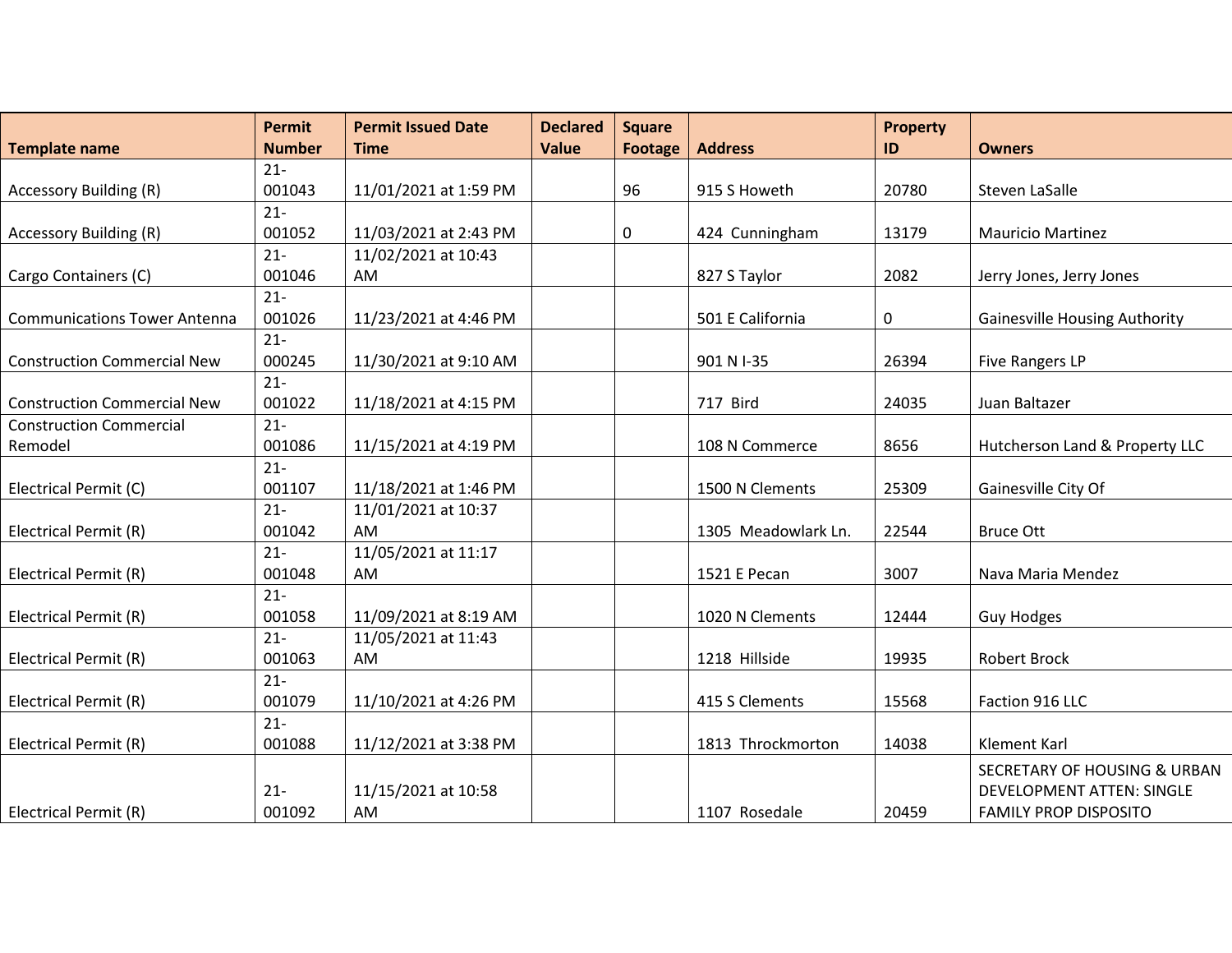|                                  | $21 -$ |                       |                     |        |                                |
|----------------------------------|--------|-----------------------|---------------------|--------|--------------------------------|
| Electrical Permit (R)            | 001098 | 11/16/2021 at 2:32 PM | 1702 Laurel         | 3252   | <b>Boone Clifford</b>          |
|                                  | $21 -$ |                       |                     |        |                                |
| Electrical Permit (R)            | 001099 | 11/16/2021 at 4:33 PM | 102 Line Dr.        | 21492  |                                |
|                                  | $21 -$ |                       |                     |        |                                |
| Electrical Permit (R)            | 001101 | 11/17/2021 at 9:16 AM | 311 S Denton        | 10307  | <b>SCHALK THOMAS &amp; AMY</b> |
|                                  | $21 -$ |                       |                     |        |                                |
| Electrical Permit (R)            | 001109 | 11/19/2021 at 2:40 PM | 1520 E Pecan        | 3140   | Morales Jose G. Etal           |
|                                  | $21 -$ |                       |                     |        |                                |
| Electrical Permit (R)            | 001115 | 11/22/2021 at 1:56 PM | 1127 Vintage Ave    |        |                                |
|                                  | $21 -$ | 11/30/2021 at 10:04   |                     |        |                                |
| Electrical Permit (R)            | 001130 | AM                    | 103 S Burris        | 14410  | Jones Joe Bob Etal             |
|                                  | $21 -$ |                       |                     |        |                                |
| Electrical Permit (R)            | 001143 | 11/30/2021 at 3:29 PM | 1217 Elmwood        | 10006  |                                |
|                                  | $21 -$ |                       |                     |        | <b>Denton Street Property</b>  |
| Electrical Validation Permit (C) | 001064 | 11/05/2021 at 1:39 PM | 112 N Denton        | 7413   | Management LLC                 |
|                                  | $21 -$ | 11/10/2021 at 12:05   |                     |        |                                |
| Electrical Validation Permit (C) | 001076 | PM                    | 905 E Hwy 82        | 9923   | <b>Robert Suarez</b>           |
|                                  | $21 -$ |                       |                     |        |                                |
| Electrical Validation Permit (C) | 001129 | 11/30/2021 at 9:04 AM | 901 N I-35          | 26394  | <b>Five Rangers LP</b>         |
|                                  | $21 -$ |                       |                     |        |                                |
| Fence Permit (R)                 | 000942 | 11/02/2021 at 8:02 AM | 311 Willow Way      | 9231   |                                |
|                                  | $21 -$ |                       |                     |        |                                |
| Fence Permit (R)                 | 001062 | 11/05/2021 at 9:47 AM | 1368 Orange Blossom |        | <b>McClintock Homes</b>        |
|                                  | $21 -$ |                       |                     |        | Burrows David A. Jr & James    |
| Fence Permit (R)                 | 001068 | 11/08/2021 at 1:27 PM | 1326 Lindsay        | 2702   | Edward                         |
|                                  | $21 -$ |                       |                     |        |                                |
| Fence Permit (R)                 | 001081 | 11/10/2021 at 4:36 PM | 206 Hird            | 13334  | Marion Larry Dan Etux          |
|                                  | $21 -$ | 11/15/2021 at 12:13   |                     |        |                                |
| Fence Permit (R)                 | 001093 | PM                    | 226 Lanius          | 2001   | KIRCHENBAUER DEBORA J          |
|                                  | $21 -$ |                       |                     |        |                                |
| Fence Permit (R)                 | 001117 | 11/22/2021 at 4:43 PM | 1409 Cherry         | 127711 | Klement Karl Properties Inc    |
|                                  | $21 -$ | 11/24/2021 at 12:15   |                     |        |                                |
| Fence Permit (R)                 | 001121 | PM                    | 1004 S Howeth       | 17480  | Jose Cruz Portugal             |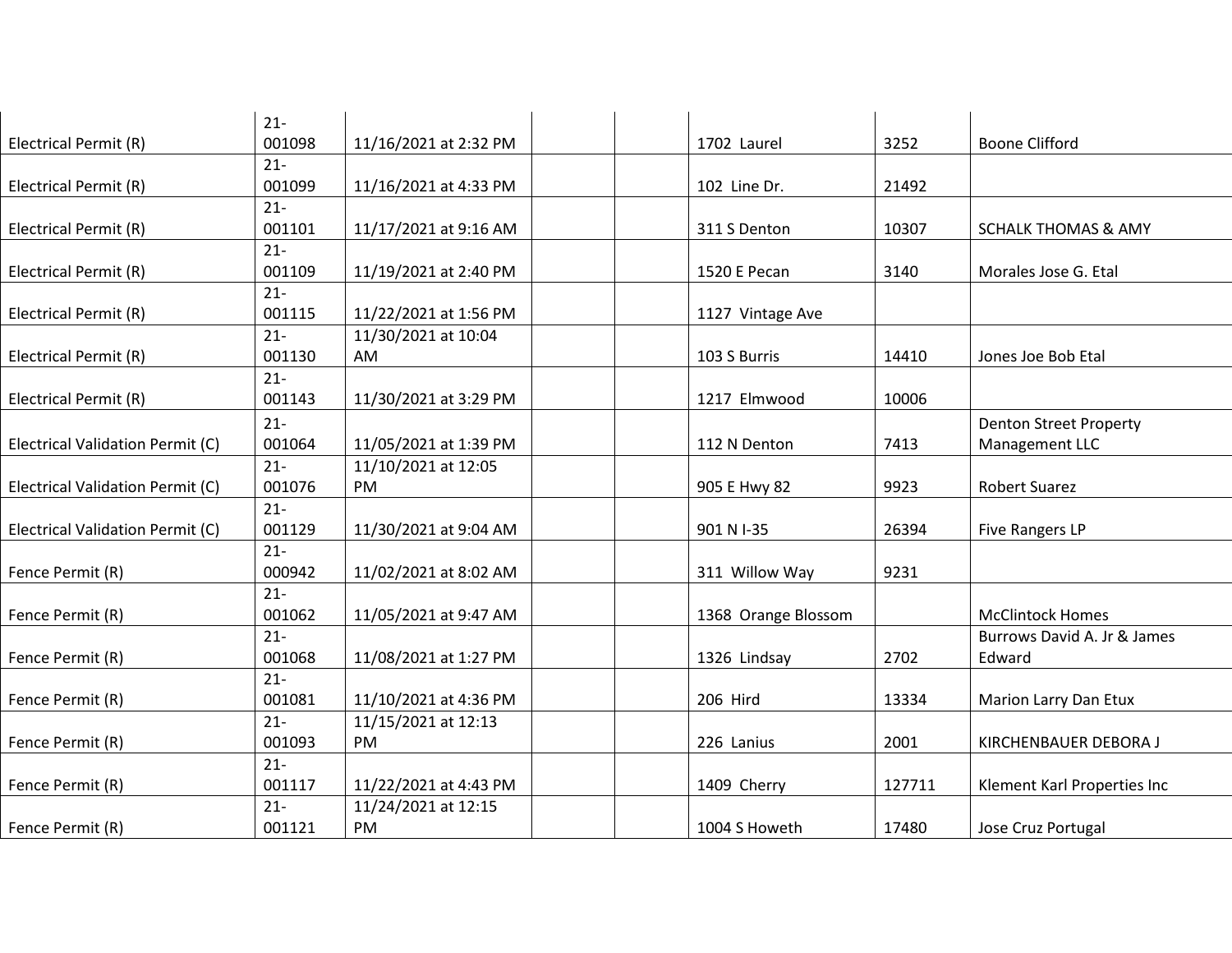|                       | $21 -$           |                       |              |                       |       |                               |
|-----------------------|------------------|-----------------------|--------------|-----------------------|-------|-------------------------------|
| Fire Alarm System     | 001082           | 11/29/2021 at 2:22 PM | 13563        | 401 N Dixon           | 6140  | First Christian Church        |
|                       | $21 -$           |                       |              |                       |       |                               |
| Fire Alarm System     | 001133           | 11/30/2021 at 2:00 PM | 2300         | 601 N I-35            | 26395 | Gainesville City Of           |
|                       | $21 -$           |                       |              |                       |       |                               |
| Fire Sprinkler Permit | 001059<br>$21 -$ | 11/04/2021 at 2:35 PM | $\mathbf{1}$ | 1700 N Grand          | 7492  |                               |
| Flatwork (R)          | 001078           | 11/10/2021 at 3:13 PM | 180          | 511 N Taylor          | 3651  | Elias Miguel Angel            |
|                       | $21 -$           |                       |              |                       |       |                               |
| Mechanical Permit (R) | 000986           | 11/02/2021 at 7:26 AM |              | 211 & 213 W Church    | 16847 | Boudreaux Land & Cattle Lp    |
|                       | $21 -$           |                       |              |                       |       |                               |
| Mechanical Permit (R) | 001126           | 11/29/2021 at 9:37 AM |              | 1217 Elmwood          | 10006 |                               |
|                       | $21 -$           |                       |              |                       |       |                               |
| Plumbing Permit (C)   | 001011           | 11/01/2021 at 1:08 PM |              | 3356 N. Grand         |       |                               |
|                       | $21 -$           | 11/02/2021 at 12:48   |              |                       |       |                               |
| Plumbing Permit (C)   | 001049           | PM                    |              | 430 Throckmorton St.  | 14192 | Saint James Church            |
|                       | $21 -$           |                       |              | 1301 Old Sivells Bend |       | Hutcherson David, Wolfrayet   |
| Plumbing Permit (C)   | 001127           | 11/30/2021 at 1:47 PM |              | Rd                    | 26352 | <b>Realty LLC</b>             |
|                       | $21 -$           | 11/03/2021 at 12:02   |              |                       |       |                               |
| Plumbing Permit (R)   | 000761           | PM                    |              | 912 S Morris          | 10115 | Ron Strebeck                  |
|                       | $21 -$           | 11/03/2021 at 12:53   |              |                       |       | Holder Julie & Kevin, Freedom |
| Plumbing Permit (R)   | 001051           | PM                    |              | 1907 Bridle           | 1426  | Mortgage Corp                 |
|                       | $21 -$           |                       |              |                       |       |                               |
| Plumbing Permit (R)   | 001056           | 11/04/2021 at 9:45 AM |              | 1407 E Tennie         | 156   | Cason Holdings Lp             |
|                       | $21 -$           | 11/09/2021 at 10:43   |              |                       |       |                               |
| Plumbing Permit (R)   | 001071           | AM                    |              | 1904 Cypress          | 15320 | Pruett Joe Etux               |
|                       | $21 -$           |                       |              |                       |       |                               |
| Plumbing Permit (R)   | 001083           | 11/30/2021 at 4:30 PM |              | 1702 Merrywood        | 16426 |                               |
|                       | $21 -$           |                       |              |                       |       |                               |
| Plumbing Permit (R)   | 001097           | 11/16/2021 at 1:18 PM |              | 303 Rosedale          | 588   | Alan and Gayla Dovre          |
|                       | $21 -$           |                       |              |                       |       |                               |
| Plumbing Permit (R)   | 001104           | 11/18/2021 at 8:56 AM |              | 1320 Lindsay          | 3774  | Kenneth Warren                |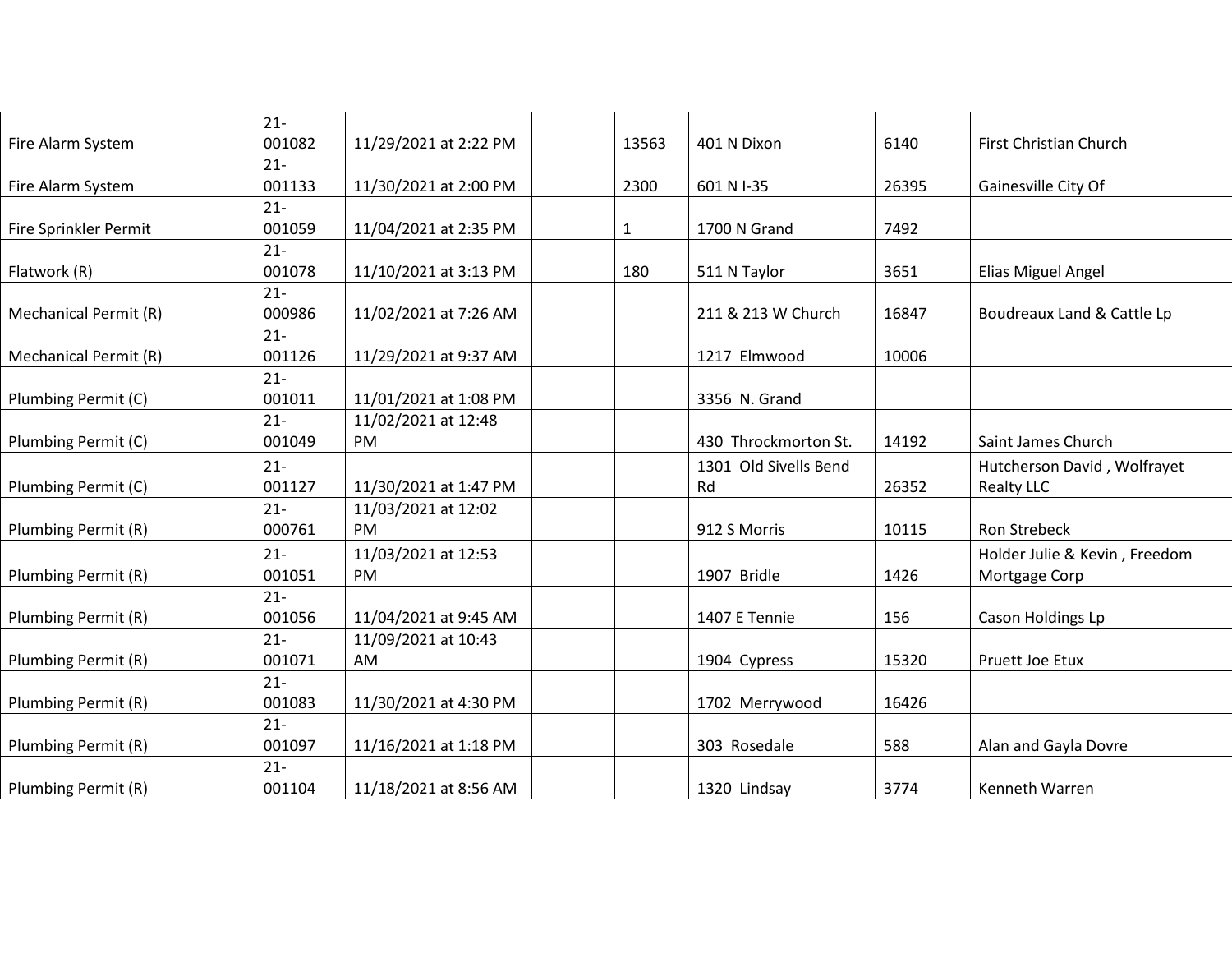|                                | $21 -$ | 11/18/2021 at 10:51   |     |                  |       |                                   |
|--------------------------------|--------|-----------------------|-----|------------------|-------|-----------------------------------|
| Plumbing Permit (R)            | 001105 | AM                    |     | 102 Line Dr.     | 21492 |                                   |
|                                | $21 -$ | 11/19/2021 at 10:39   |     |                  |       |                                   |
| Plumbing Permit (R)            | 001108 | AM                    |     | 326 S Denton     | 13109 | Irvin Furlen C. Etal              |
|                                | $21 -$ | 11/22/2021 at 12:44   |     |                  |       |                                   |
| Plumbing Permit (R)            | 001113 | PM                    |     | 514 Ritchey      | 20385 | Redacted                          |
|                                | $21 -$ |                       |     |                  |       |                                   |
| Plumbing Permit (R)            | 001116 | 11/22/2021 at 2:19 PM |     | 710 Ritchey      | 17167 | Robertson Terry Lynn              |
|                                | $21 -$ |                       |     |                  |       |                                   |
| Plumbing Permit (R)            | 001119 | 11/23/2021 at 3:08 PM |     | 114 Foreline     | 19659 | Kuhn Henry F. Jr Etux             |
|                                | $21 -$ | 11/10/2021 at 11:43   |     |                  |       |                                   |
| Plumbing Validation Permit (C) | 001075 | AM                    |     | 905 E Hwy 82     |       |                                   |
|                                | $21 -$ |                       |     |                  |       |                                   |
| Plumbing Validation Permit (C) | 001102 | 11/17/2021 at 3:35 PM |     | 16 Quail Run     | 9567  | James McGovern                    |
|                                | $21 -$ | 11/18/2021 at 12:58   |     |                  |       | DDMRK Properties 1 LTD c/o        |
| Plumbing Validation Permit (C) | 001106 | PM                    |     | 901 N I-35       | 21791 | Rumpy's, Lindmark                 |
|                                | $21 -$ |                       |     |                  |       |                                   |
| <b>Residential Addition</b>    | 001039 | 11/05/2021 at 3:29 PM | 264 | 620 S Clements   | 2056  | Klement Karl Properties Inc       |
|                                | $21 -$ |                       |     |                  |       |                                   |
| <b>Residential Addition</b>    | 001061 | 11/05/2021 at 8:44 AM | 224 | 713 N Weaver     | 12274 |                                   |
|                                | $21 -$ |                       |     |                  |       | Windham Michael R. Jr & Jennifer, |
| <b>Residential Remodel</b>     | 001053 | 11/03/2021 at 3:18 PM |     | 705 S Howeth     | 12977 | Antonia Fierros                   |
|                                | $21 -$ |                       |     |                  |       |                                   |
| <b>Residential Remodel</b>     | 001065 | 11/05/2021 at 3:47 PM |     | 324 N Howeth     | 13467 | <b>Martinez Enrique</b>           |
|                                | $21 -$ |                       |     |                  |       |                                   |
| <b>Residential Remodel</b>     | 001080 | 11/10/2021 at 4:09 PM |     | 1018 Witherspoon | 8165  | Parra Gustavo                     |
|                                | $21 -$ | 11/24/2021 at 11:54   |     |                  |       |                                   |
| <b>Residential Remodel</b>     | 001120 | AM                    |     | 301 E Scott      | 22914 | Thomas Librada                    |
|                                | $21 -$ |                       |     |                  |       |                                   |
| Right-of-Way Permit            | 001091 | 11/15/2021 at 9:07 AM |     | 2609 E hwy 82    |       | Woodglenn Park Apartments         |
|                                | $21 -$ |                       |     |                  |       |                                   |
| Roofing Permit (C)             | 001060 | 11/05/2021 at 8:30 AM |     | 506 N Grand      | 13130 | Aldava Gonzalo                    |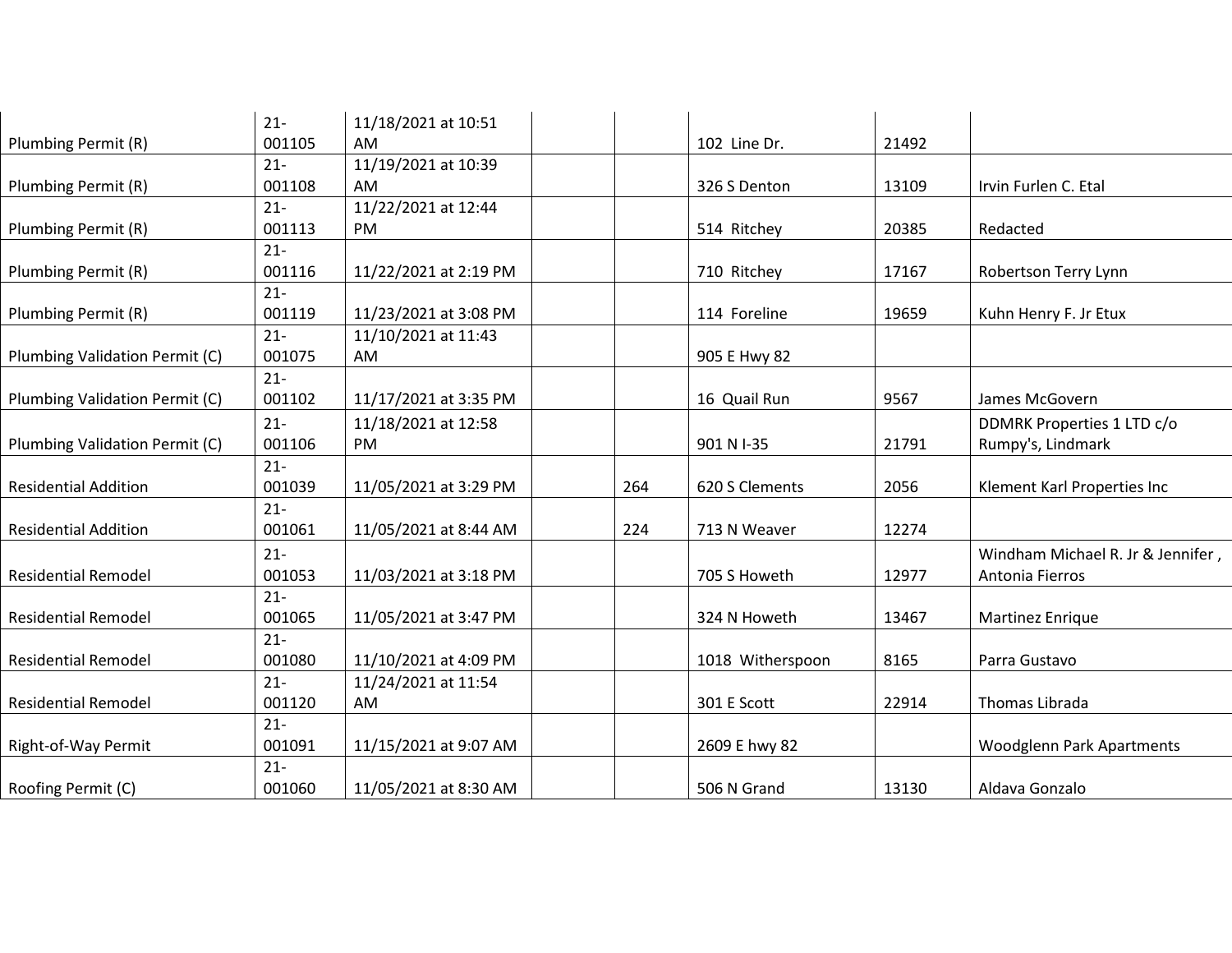| $21 -$ |                                                                                        |                                                                                                  |                       |                                                                |                                |
|--------|----------------------------------------------------------------------------------------|--------------------------------------------------------------------------------------------------|-----------------------|----------------------------------------------------------------|--------------------------------|
|        |                                                                                        |                                                                                                  |                       |                                                                |                                |
|        |                                                                                        |                                                                                                  |                       |                                                                |                                |
|        |                                                                                        |                                                                                                  |                       |                                                                | Seeds Pat                      |
|        |                                                                                        |                                                                                                  |                       |                                                                |                                |
|        |                                                                                        |                                                                                                  |                       |                                                                | Lee Wanda Jean                 |
|        |                                                                                        |                                                                                                  |                       |                                                                |                                |
|        |                                                                                        |                                                                                                  |                       |                                                                | Peyrot H. C.                   |
|        |                                                                                        |                                                                                                  |                       |                                                                |                                |
| 001070 | 11/09/2021 at 8:34 AM                                                                  |                                                                                                  | 720 Mccrary           | 19594                                                          | Spencer L. G.                  |
| $21 -$ |                                                                                        |                                                                                                  |                       |                                                                |                                |
|        | 11/10/2021 at 1:19 PM                                                                  |                                                                                                  | 1107 Magnolia         | 15240                                                          | Neu Denis Arthur               |
| $21 -$ |                                                                                        |                                                                                                  |                       |                                                                |                                |
| 001085 | 11/12/2021 at 9:52 AM                                                                  |                                                                                                  | 902 Aspen             | 11546                                                          | Wilson Chas M.                 |
| $21 -$ |                                                                                        |                                                                                                  |                       |                                                                |                                |
| 001087 | 11/12/2021 at 1:59 PM                                                                  |                                                                                                  | 715 Culberson         | 21744                                                          | Marshall Willie Mae            |
| $21 -$ |                                                                                        |                                                                                                  |                       |                                                                |                                |
| 001089 | 11/15/2021 at 8:18 AM                                                                  |                                                                                                  | 302 S Denton          | 6165                                                           | <b>Trey Schalk</b>             |
| $21 -$ |                                                                                        |                                                                                                  |                       |                                                                |                                |
| 001090 | 11/15/2021 at 9:04 AM                                                                  |                                                                                                  | 1836 E California     | 27587                                                          | Robles Alfonso Etal            |
| $21 -$ |                                                                                        |                                                                                                  |                       |                                                                |                                |
| 001094 | 11/15/2021 at 4:24 PM                                                                  |                                                                                                  | 1804 Arkansas         | 7870                                                           | Clark Norman Etux              |
| $21 -$ |                                                                                        |                                                                                                  |                       |                                                                |                                |
| 001095 | 11/16/2021 at 8:29 AM                                                                  |                                                                                                  | 422 Lindsay           | 21163                                                          | Klement Karl J.                |
| $21 -$ | 11/16/2021 at 10:24                                                                    |                                                                                                  |                       |                                                                |                                |
| 001096 | AM                                                                                     |                                                                                                  | 1915 College          | 2884                                                           | Camp Joe N. Etux               |
| $21 -$ | 11/22/2021 at 12:57                                                                    |                                                                                                  |                       |                                                                |                                |
| 001114 | PM                                                                                     |                                                                                                  | 1715 Merrywood        | 2220                                                           | Elm Creek Ranch                |
| $21 -$ |                                                                                        |                                                                                                  |                       |                                                                |                                |
| 001124 | 11/29/2021 at 8:48 AM                                                                  |                                                                                                  | 1410 Lynwood          | 11360                                                          | Preston Karen K.               |
| $21 -$ |                                                                                        |                                                                                                  |                       |                                                                |                                |
| 001125 | 11/29/2021 at 8:54 AM                                                                  |                                                                                                  | 1106 N Howeth         | 4336                                                           | Cummins Franklin E.            |
| $21 -$ |                                                                                        |                                                                                                  | 113 N. Commerce suite |                                                                |                                |
| 001111 | 11/22/2021 at 8:26 AM                                                                  |                                                                                                  | $\overline{2}$        |                                                                |                                |
|        | 001074<br>$21 -$<br>001041<br>$21 -$<br>001054<br>$21 -$<br>001066<br>$21 -$<br>001077 | 11/10/2021 at 9:25 AM<br>11/01/2021 at 8:31 AM<br>11/04/2021 at 8:01 AM<br>11/08/2021 at 9:00 AM |                       | 1100 N Grand<br>804 N Commerce<br>1031 Ritchey<br>617 S Morris | 5802<br>15709<br>9673<br>14509 |